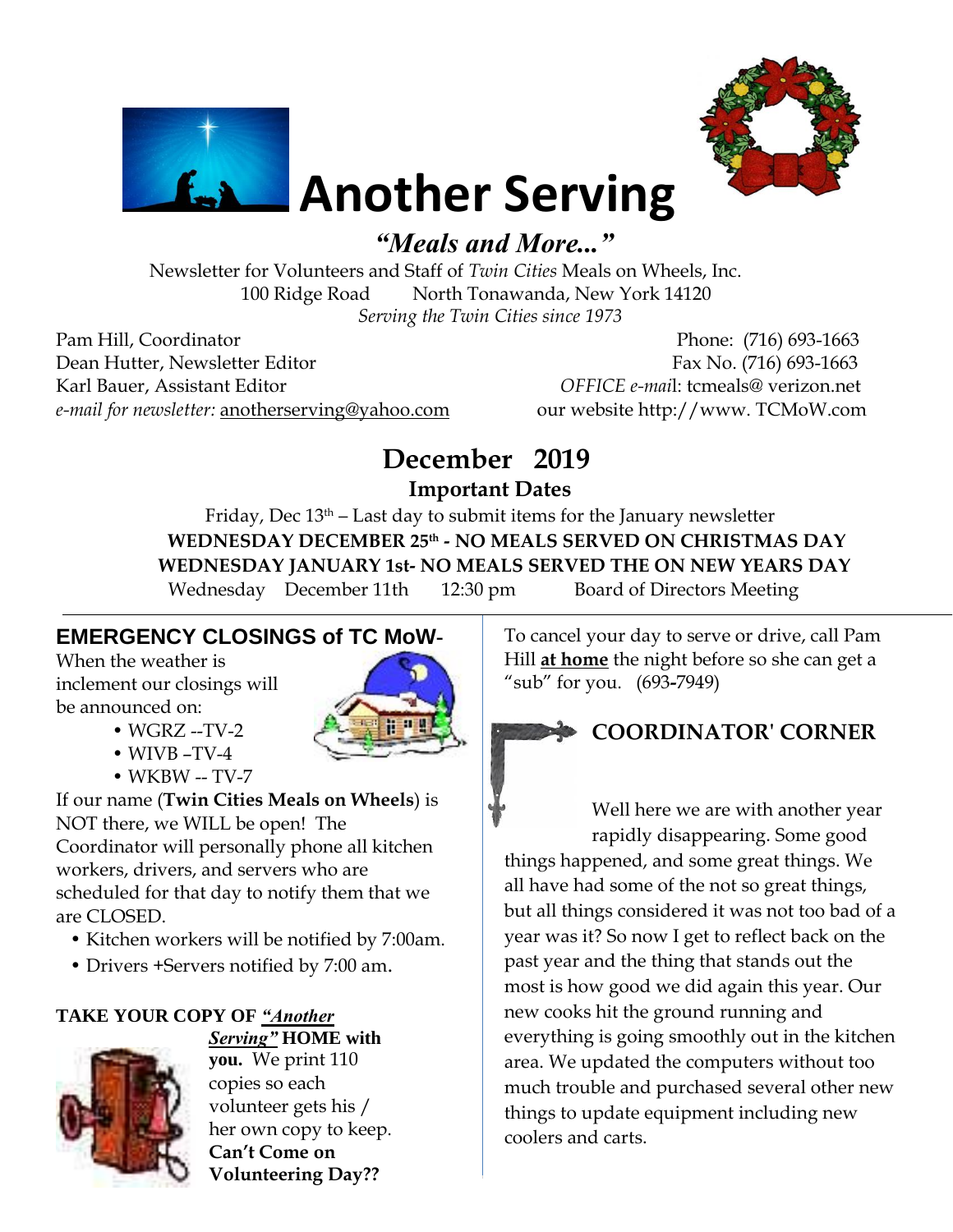But by far the best thing is my volunteers. We have a couple of new ones and many of the faithful long term ( I was going to say older, but so am I!) special people. I must be the luckiest person as I have gained so many friends over the years. I know that I tend to be reserved sometimes, but not in this building- it is impossible to be that way. So this is my salute to all of my friends here at Twin Cities Meals on Wheels. I've never had this much social interaction at a job before- all of it good! I really enjoy coming in to see what the day will bring. So here's to the coming new year and hoping it will be as much fun as this one was. Who knows I may even get my painting project done. Bring it on and hope to see you all there.



#### **Volunteer** *News* **Always**

#### **Needed --**

News that you would like to share with your volunteer friends at TC MoW is needed for "*Another Serving*

You may want to provide news about:

- Vacation trips
- Happy events / sad events
- Wedding anniversaries (50, 60, 70, etc.)
- New grandchild, great-grand kids, etc.
- Injuries / surgeries

Forms are provided (in **blue** pocket) above the plastic rack where you pick up your newsletter. Place the completed form in the **yellow** pocket.

*What are you going to do when you retire?*

### *Become a clown of course!*

One of our Thursday kitchen volunteers, Guy Richardson, has a fairly new "hobby". He has become a clown- a real one not just goofing around in the kitchen! The Clowns of America

International of which he is a member is having a convention in April of 2020. It is being held right here in Niagara Falls, NY. Part of the advertising was the front cover of CALLIOPE magazine which included a picture of Guy in full costume sitting in a barrel that looked like it was going over the Falls along with several other clowns also in barrels. The convention will be April 14-19, 2020.

#### *Great Vacation…..*

Three of our TCCO ladies ,

Bobbie Seekins, Linda Finiki and Barb Elbers are taking a two week vacation to Hawaii. They will be gone from December 4th to December 20th. What will we do without them while they are away?

We will expect a full report to publish in the January newsletter!

#### ++++++++++

#### HEY – DID YOU GET YOUR FLU SHOT? **Don't make the news because you didn't get a flu shot.**

Seasonal flu is a contagious respiratory illness that occurs every year, most often during the winter and early spring. It most severely affects individuals 65 years of age and older, therefore every year a new vaccine is made available to help prevent seasonal flu. We don't want you to get the flu or to give it to our clients or other volunteers at MoW.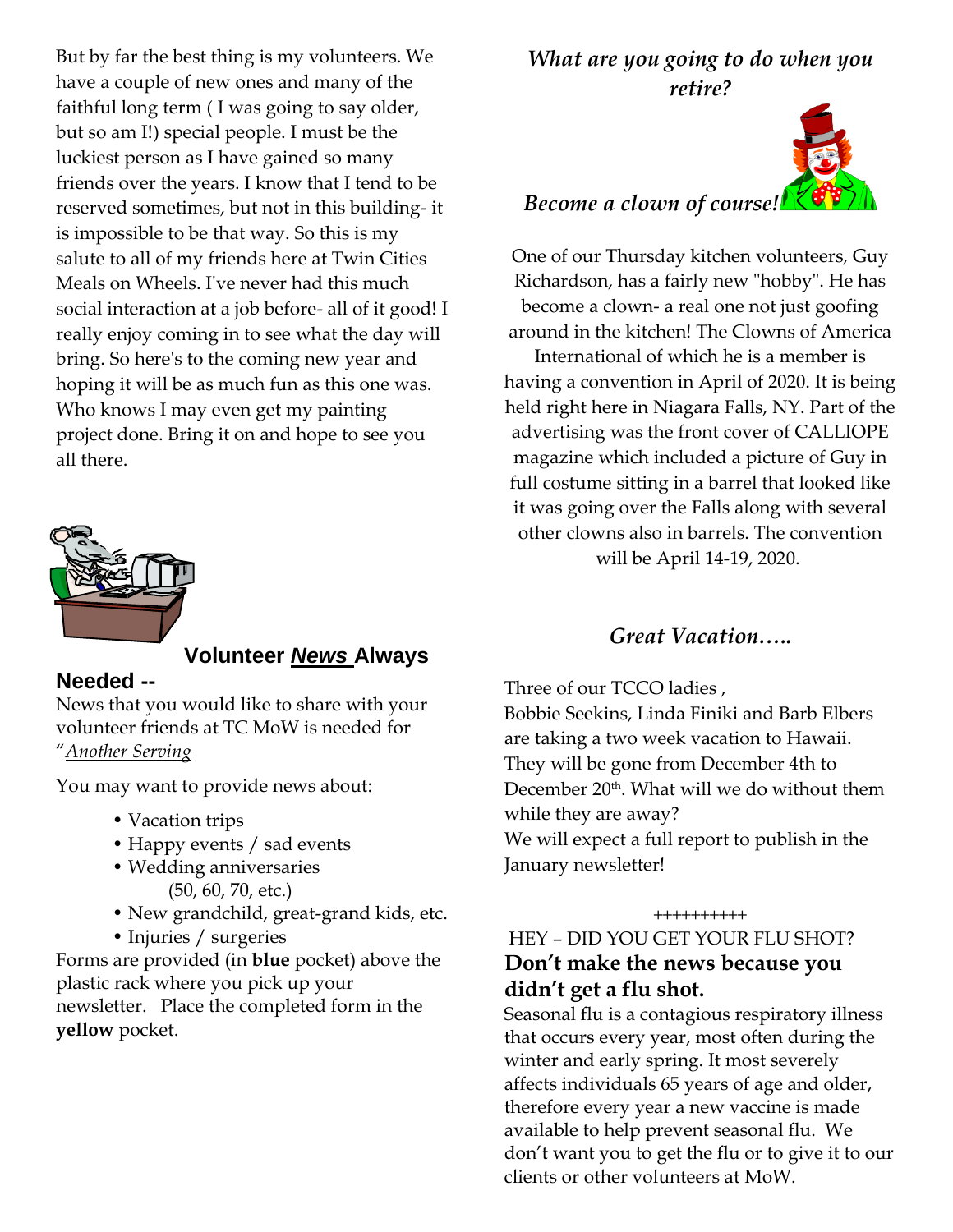#### ++++++++++

#### **When you" retire" from volunteering** at TC MoW, do NOT give a MoW shirt to charity (Salvation Army, Goodwill, Am vets, etc.). The shirt could be used as ID for a thief to get into the home of a meal recipient, thinking that the thief was bringing a meal, when actually they were going to rob or harm the meal recipient.

#### **In Our Thoughts & Prayers**



• Pray for the folks threatened by forest fires, floods, severe heat, storms, and hurricanes.

• Pray for **our military** and

**personnel** in Afghanistan and throughout the world.

• Pray for **world peace** and **wisdom for** 

**government leaders** at all levels.

• Pray for the victims of the recent tragedy in Paris, France.

#### **Volunteers are always needed** —

#### **Bring a friend to see what you do at TC MoW**

You are encouraged to "Bring a Friend" on the day you come to help at TC MoW.

Your friend would be with YOU as you

- do your tasks as a kitchen helper
- drive to deliver meals

• take meals into the homes of meal recipients

"Bring a Friend" can be at any time. No advance notice required. This may generate interest in future volunteering at TC MoW.

#### **HAPPY BIRTHDAY**–

Each month the names and date are listed for volunteers and staff who are celebrating a birthday during the month.



| Carol Kopczynski | 12/01 |
|------------------|-------|
| Marcia Brock     | 12/01 |
| Virginia Park    | 12/02 |
| Marti Metzger    | 12/09 |
| Julie Czerwinski | 12/11 |

| Vincent Becker  | 12/19 |
|-----------------|-------|
| Carol Zander    | 12/21 |
| Carol Connors   | 12/22 |
| Carol Krumphart | 12/25 |

If your birthday was incorrect or omitted, please give the information to Pam Hill so we can correct it.

#### Volunteering **Anniversaries**

We applaud TC MoW volunteers who are celebrating an anniversary of their volunteering this month. The number of years of service at TC MoW is indicated after each name.



| Cindy Cheehan          | 18 |
|------------------------|----|
| Margorie Proch         | 9  |
| Margo Fronczek         | 6  |
| Douglas Fronczek       | 6  |
| <b>Richard Dunning</b> | 4  |
| Sharon Allen           | 2  |
| Linda Sinsabaugh       | 2  |
| Linda Darling          | 1  |

Thank you for your years of service. (Please report volunteering anniversaries errors to Pam Hill).

#### *Older December Recipe… Anise Christmas Cookies*



| Cream 1 cup marg. and 2 cups sugar                    |
|-------------------------------------------------------|
| Add 3 eggs – one at a time                            |
| 1 tsp. salt                                           |
| 1 tsp. anise                                          |
| 1 1/2tsp. cream of tarter                             |
| $1\frac{1}{2}$ tsp. baking soda mixed in 2 tbsp. milk |
|                                                       |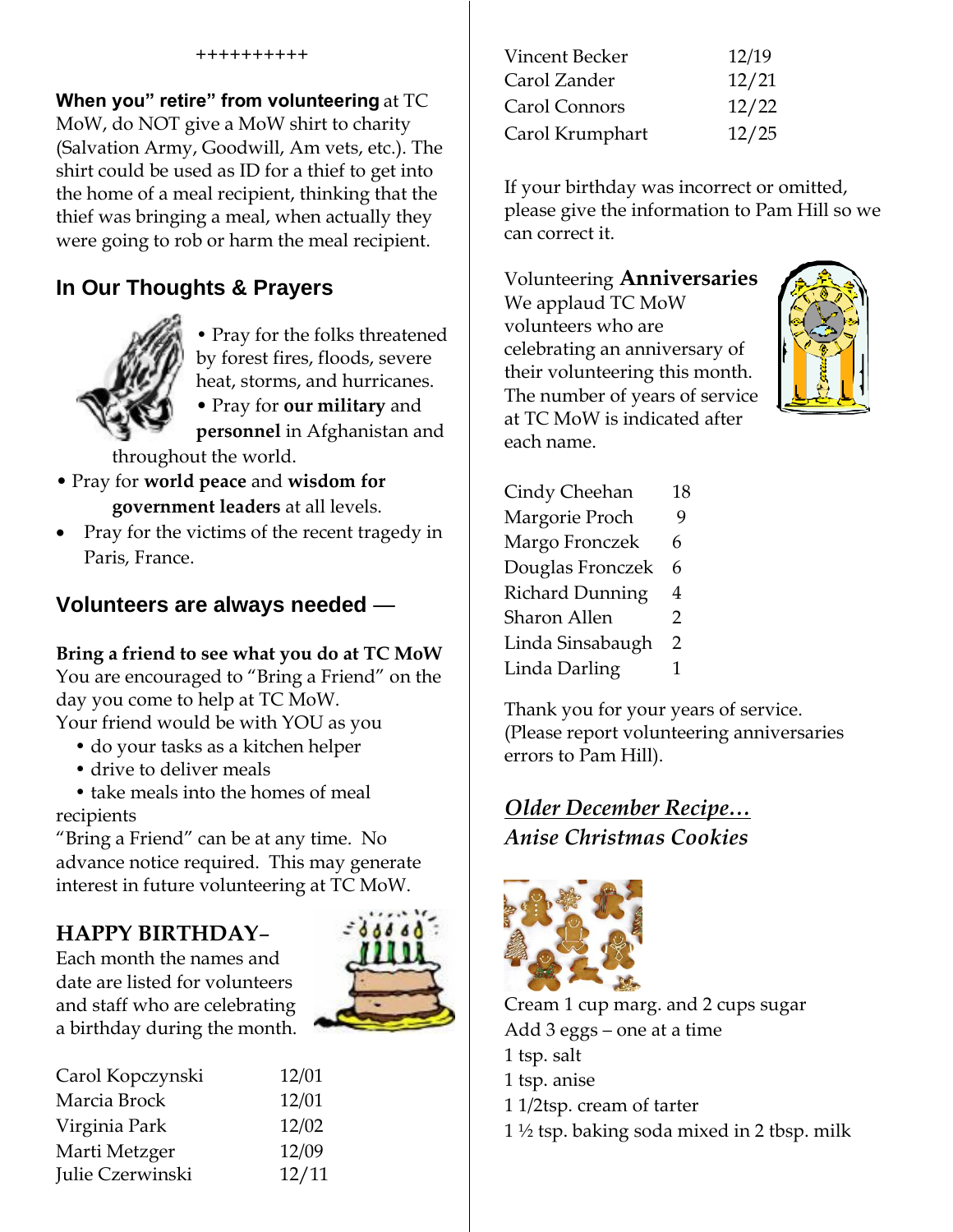Mix well and add 3 to 5 cups flour Grease cookie sheet Roll and make cutouts Oven at  $400$  for  $8 - 15$  mins.

\*\*\*\*\*\*\*\*\*\*\*\*\*\*\*\*\*\*\*\*\*\*\*\*\*\*\*\*\*\*

#### **This article is so befitting for all of us... take time to ponder... the last statement printed in red cannot be refuted:**

#### READ SLOWLY!

#### **AND THEN IT IS WINTER**

You know time has a way of moving quickly and catching you unaware of the passing years. It seems like yesterday that I was young, just married, and embarking on my new life with my mate. Yet in a way, it seems like eons ago, and I wonder where all those years went.

I know that I lived them all. I have glimpses of how it was back then and of all my hopes and dreams. But, here it is.. the winter of my life, and it catches me by surprise... How did I get here so fast? Where did the years go and where did my youth go? I remember well seeing older people through the years and thinking that those "older people" were years away from me and that winter was so far off that I could not fathom it or imagine fully what it would be like.

But, here it is...my friends are retired and getting gray... they move slower and I see an older person in myself now. Some are in better and some worse shape than me... but, I see the great change... Not like the ones that I remember who were young and vibrant...but, like me, their age is beginning to show and we are now those older folks that we used to see and never thought we'd be.

Each day now, I find that just getting a shower is a real target for the day! And taking a nap is not a treat anymore... it's mandatory! Cause if I don't on my own free will... I just fall asleep where I sit!

And so... now I enter this new season of my life unprepared for all the aches and pains and the loss of strength and ability to go and do things that I wish I had done but never did!! But, at least I know, that though the winter has come, and I'm not sure how long it will last... this I know, that when it's over on this earth... it's over. A new adventure will begin!

Yes, I have regrets. There are things I wish I hadn't done.. things I should have done, but indeed, there are also many things I'm happy to have done. It's all in a lifetime.

So, if you're not in your winter yet... let me remind you, that it will be here faster than you think. So, whatever you would like to accomplish in your life, please do it quickly! Don't put things off too long!! Life goes by quickly. So, do what you can TODAY, as you can never be sure whether this is your winter or not!

You have no promise that you will see all the seasons of your life... so, LIVE FOR TODAY and say all the things that you want your loved ones to remember.. and hope that they appreciate and love you for all the things that you have done for them in all the years past!!

**"Life" is a GIFT to you. The way you live your life is your gift to those who come after. Make it a fantastic one.**

**Remember:** "It is Health that is real Wealth and not pieces of gold and silver."

~Your kids are becoming you......but your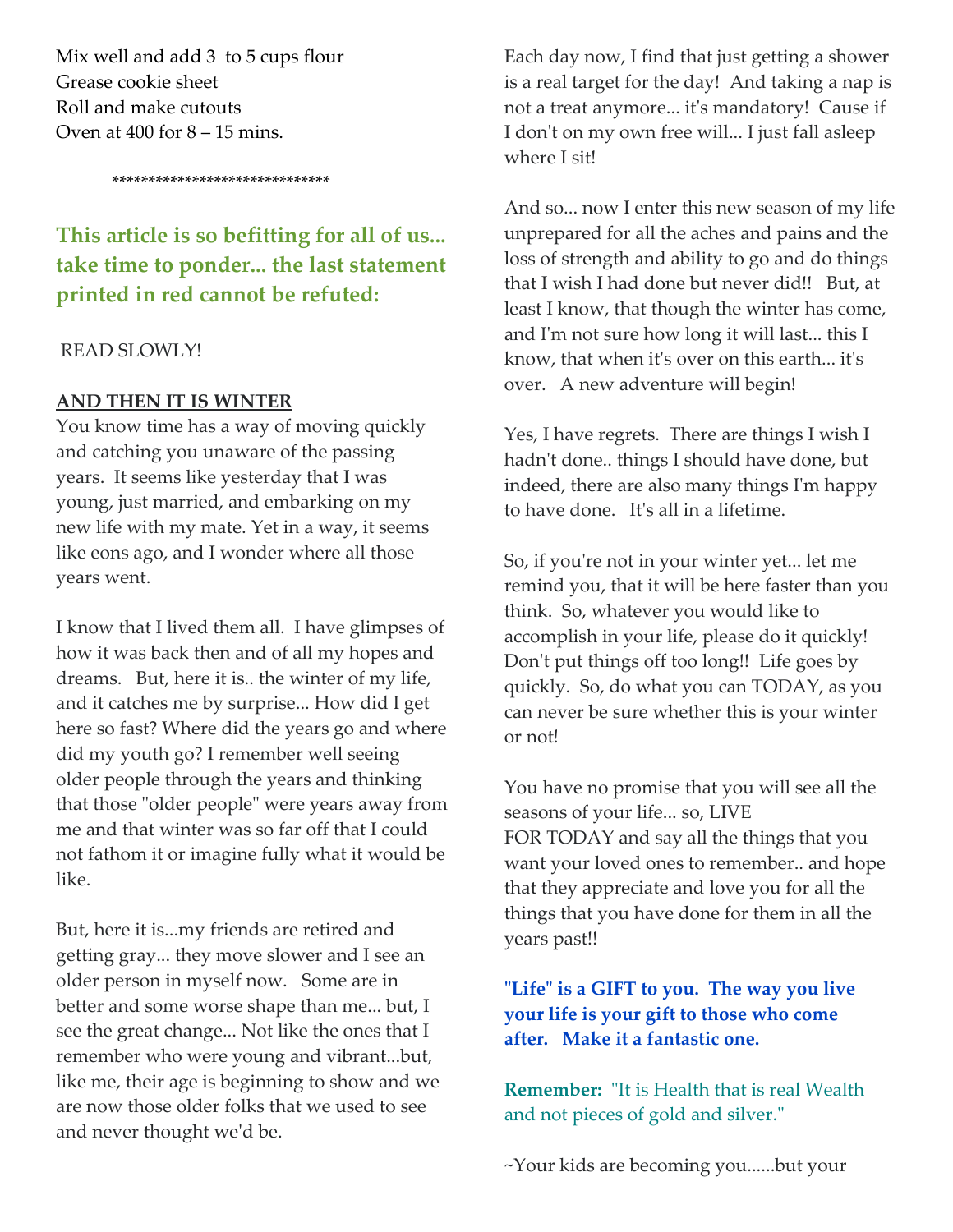#### grandchildren are perfect!

~Going out is good.. coming home is even better!

~You forget names... but it's OK, because other people forgot they even knew you!!!

~You realize you're never going to be perfect at everything.... especially golf

~The things you used to care to do, you no longer care to do, but you really do care that you don't care to do them anymore.

#### **~You sleep better on a lounge chair with the TV blaring than in bed. It's called "presleep."**

~You miss the days when everything worked with just an "ON" and "OFF" switch..

~You tend to use more 4 letter words ... "what?"..."when?"...???

~Now that you can afford expensive jewelry, it's not safe to wear it anywhere.

~You notice everything they sell in stores is "sleeveless?!"

~What used to be freckles are now liver spots.

~Everybody whispers.

~You have 3 sizes of clothes in your closet.... 2 of which you will never wear.

#### **~But "Old" is good in some things: Old Songs, Old movies ... and best of all, our dear ...OLD FRIENDS!!**

**Stay well, "OLD FRIEND!"** Send this on to

other "Old Friends" and let them laugh in agreement!



#### **LAUGH TIME**

**Editors' Note: Please remember, we only publish them.**

*Most of our generation of 60+ were**HOME SCHOOLED**in many ways:*

#### 1. **My mother taught me TO APPRECIATE A JOB WELL DONE** .

"If you're going to kill each other, do it outside. I just finished cleaning." 2. **My mother taught me RELIGION** .

"You better pray that will come out of the carpet."

#### 3. **My father taught me about TIME TRAVEL** .

"If you don't straighten up, I'm going to knock you into the middle of next week!"

#### 4. **My father taught me LOGIC** .

" Because I said so, that's why ."

#### 5. **My mother taught me MORE LOGIC**

"If you fall out of that swing and break your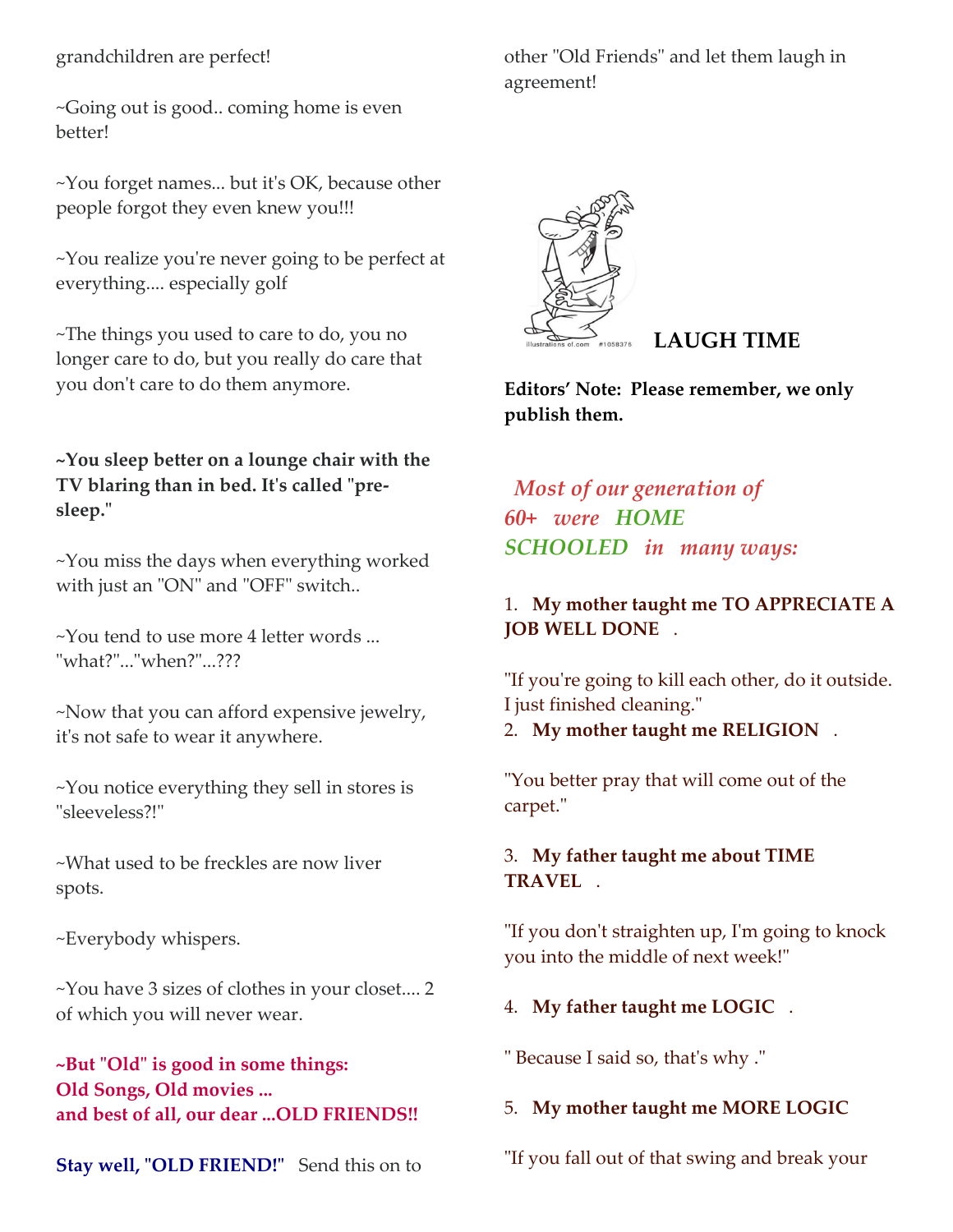neck, you're not going to the store with me."

#### 6. **My mother taught me FORESIGHT** .

"Make sure you wear clean underwear, in case you're in an accident."

#### 7. **My father taught me IRONY** .

"Keep crying, and I'll give you something to cry about."

8. **My mother taught me about the science of OSMOSIS** .

"Shut your mouth and eat your supper."

#### 9 **My mother taught me about CONTORTIONISM** .

"Just you look at that dirt on the back of your neck!"

#### 10. **My mother taught me about STAMINA** .

"You'll sit there until all that spinach is gone."

#### 11. **My mother taught me about WEATHER** .

"This room of yours looks as if a tornado went through it."

#### 12. **My mother taught me about HYPOCRISY** .

"If I told you once, I've told you a million times, don't exaggerate!"

#### 13. **My father taught me the CIRCLE OF LIFE** ..

"I brought you into this world, and I can take

you out..."

#### 14. **My mother taught me about BEHAVIOR MODIFICATION** .

"Stop acting like your father!"

#### 15. **My mother taught me about ENVY**

"There are millions of less fortunate children in this world who don't have wonderful parents like you do."

#### 16. **My mother taught me about ANTICIPATION** .

"Just wait until we get home."

#### 17. **My mother taught me about RECEIVING** .

"You are going to get it from your father when you get home!"

#### 18. **My mother taught me MEDICAL SCIENCE** .

"If you don't stop crossing your eyes, they are going to get stuck that way."

#### 19. **My mother taught me ESP** .

"Put your sweater on; don't you think I know when you are cold?"

#### 20. **My father taught me HUMOUR.**

"When that lawn mower cuts off your toes, don't come running to me."

#### 21. **My mother taught me HOW TO BECOME AN ADULT** .

"If you don't eat your vegetables, you'll never grow up **."**